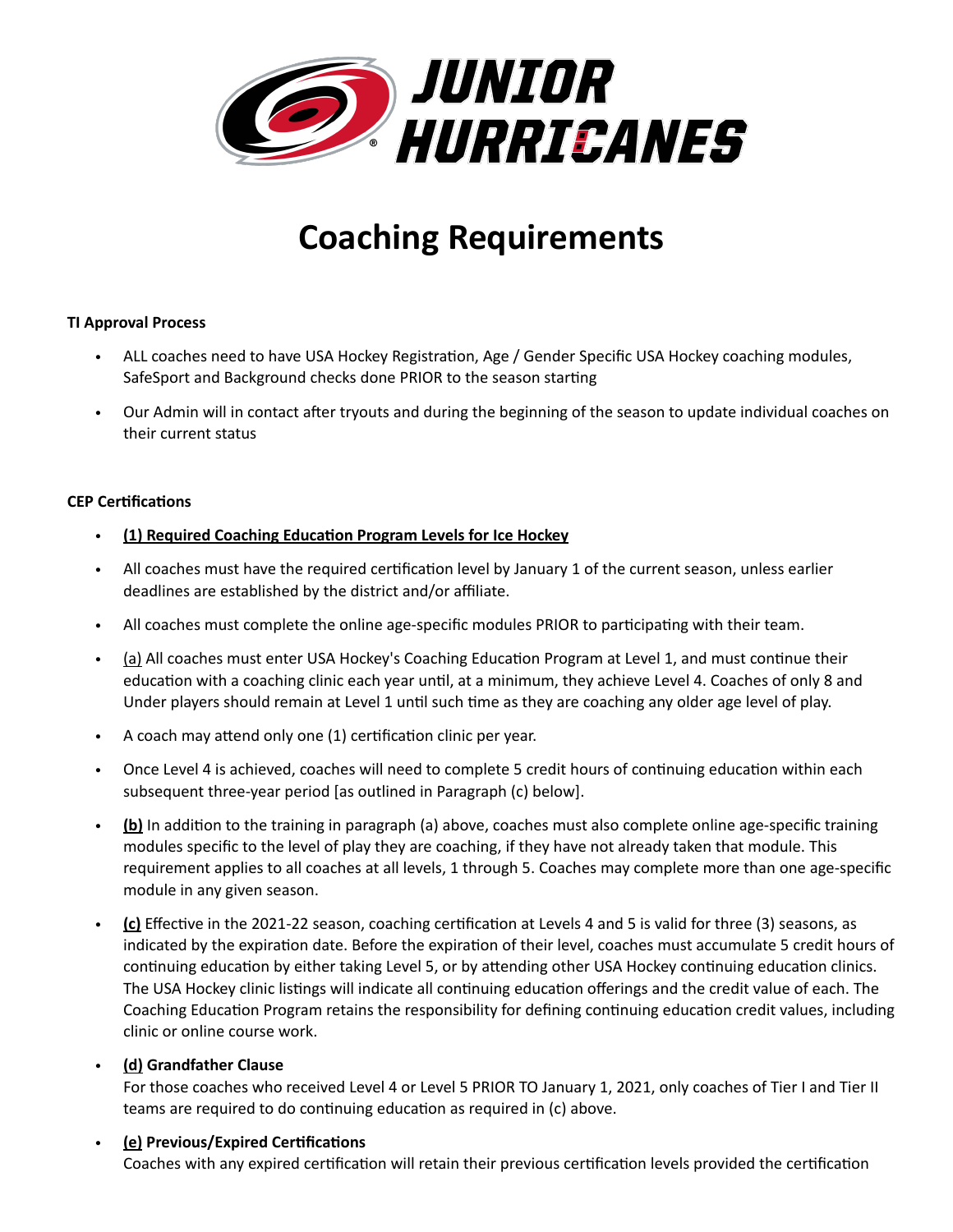can be verified. Coaches may re-enter the certification system at that previous level and be subject to the certification guidelines in (a) through (c) above.

## **Coaching Education Clinics**

• **Coaching Education clinics can be found on the USA Hockey website at this link:**

[Coaching Clinics \(usahockey.com\)](https://www.usahockey.com/coachingclinics)**.** 

## **Age Specific Modules**

### [www.usahockey.com/agespecificmodules](http://www.usahockey.com/agespecificmodules)

- **You must complete each module PRIOR to participating with your team or being placed on a roster.**
- Coaches must be current members of USA Hockey in order to register for the modules.
- Click on the link to register for a module or login to the module site to continue a previously registered module or access your account to view review any previously completed modules.
- You can register for only ONE module at a time. You must complete the module in its entirety before you can move on to another one.

### **SAFESPORT**

www.usahockey.com/safesportprogram

- **The SafeSport Training and Refresher Training are each valid for one (1) season beginning on 4/1/22.**
- As of January 1, 2018, all relevant individuals who need to be SafeSport certified or are seeking recertification will need to complete the new SafeSport training, which features updated content.
- Once you have completed the Core SafeSport Course, there will be a Refresher Course available for individuals who have previously completed the core SafeSport course and need to recertify. Users completing the SafeSport refresher course will be certified for an additional season.

**Please note, if you are a 2005 birth year or earlier, you will be required to take the SafeSport Core Training or Refresher Course prior to participation for the 2022-23 season.** 

### **Background Check**

<https://www.carolinahockey.org/page/show/852397-background-screening-program>

Compliance list is there in alphabetical order . The background check is currently good for two years

- Step 1: Enter Self Registration Number: 57694635
- Step 2: Enter Your Information as Requested
- Step 3: Provide Legal Authorization and Certification

### **CAHA Helmet Policy**

All Registered Member Associations shall enforce the following discipline policy for coaches who fail to wear a helmet. In accordance with USA Hockey policy, all ice hockey coaches and instructors of registered USA Hockey Youth 18 &